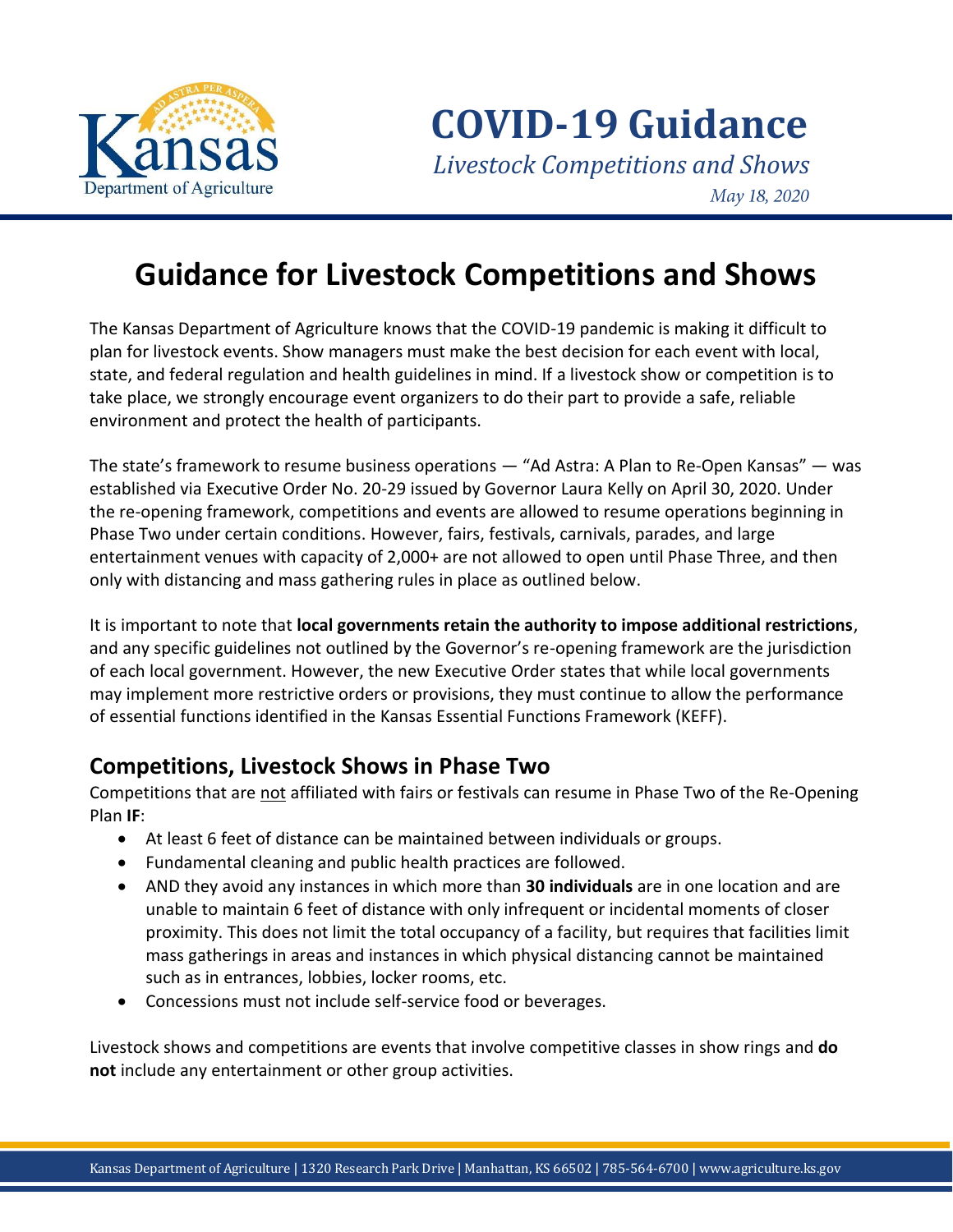# **Fairs, Festivals, Carnivals, Parades in Phase Three: with restrictions**

Phase Three will allow all education, activities, venues, and establishments to operate pursuant to mass gathering guidelines **IF**:

- At least 6 feet distance can be maintained between individuals or groups.
- Fundamental cleaning and public health practices are followed.
- AND they avoid any instances in which more than **90 individuals** are in one location and are unable to maintain 6 feet of distance with only infrequent or incidental moments of closer proximity. This does not limit the total occupancy of a facility, but requires that facilities limit mass gatherings in areas and instances in which physical distancing cannot be maintained, such as in entrances, seating areas, etc.

### **Phase Out: fewer restrictions**

- Stay-at-home orders are lifted and mass gathering limits are significantly relaxed. Mass gatherings are defined as instances in which individuals are in one location and are unable to maintain 6 feet of distance between individuals (not including individuals who reside together) with only infrequent moments of closer proximity.
- Once the state is in *Phase Out* the Governor will issue additional guidelines to explain what health metrics will trigger an elimination of all statewide restrictions.
- **Local governments retain authority to impose equal or more stringent restrictions.**
- All activities should follow mass gatherings guidelines and institute appropriate public health measures.

### **What do these mass gathering numbers mean?**

Mass gatherings (maximum 30 in Phase Two and maximum 90 in Phase Three) refers to situations in which the specified number of people are gathered in one place and unable to maintain social distancing (for example, the grandstand area during a livestock show). However, even if groups in those settings are kept under the allowable maximum group size, it is recommended that efforts are still made to encourage distancing as much as possible.

# **Best Practices**

The Kansas Department of Agriculture consulted with K-State Research and Extension officials and considered CDC and KDHE guidelines for community events to minimize risk of COVID-19 infection. Based on those discussions, the following best practices are recommended for all livestock competitions and events taking place during any phase of the Re-Opening Plan, including Phase Out.

# **Before the Event**

- Be aware of the COVID-19 situation in the community where the venue is located. It is **not** advisable to hold an event in an area with significant community transmission.
- Contact your local health department for information about its guidelines regarding COVID-19. The community where the event/venue is located may have additional restrictions in place.
- Speak with the venue manager. Discuss expectations, possible capacity limitations, and/or any new procedures for the facility and sanitation practices.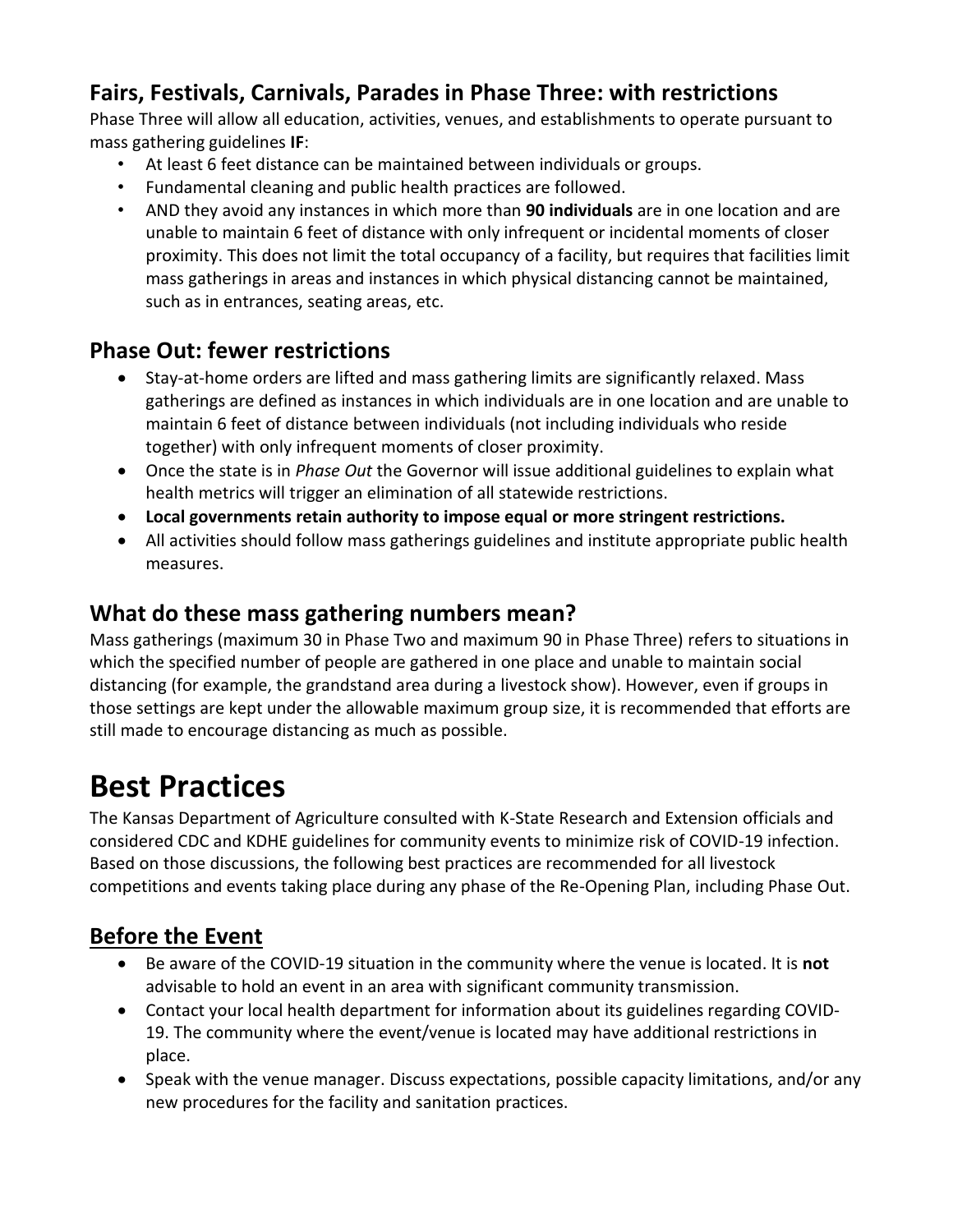- Require pre-registration to eliminate in-person interaction on site.
- Develop flexible refund policies. Allow participants to stay home without penalty if they are sick, need to care for someone who is sick, at high risk for complications from COVID-19, or are quarantined due to exposure to someone with COVID-19.
- Reduce the size and duration of the show to minimize time spent on site. Consider limiting the number of participants overall and in individual classes.
- Determine what you will do if you must postpone or cancel the event. Make clear to participants how they will be notified if last-minute changes occur.
- Determine the guidelines you will follow regarding screening, temperature checks, face covering usage, etc. for staff, volunteers, and judges.
- If your event includes a market sale, consider reaching out to the local meat processor which typically serves this function for the show animals, to determine whether they have processing capacity.

# **During the Event**

- Show classes should make every effort to foster social distancing, allowing 6 feet between competitors including in the prep areas, at the gate, and while in the show ring (not including individuals who reside together). Organizers should consider class size, ring size, and ring design in determining how this can best be achieved. Additional show staff may be needed in these areas to provide reminders and guidance to participants.
- Competitors, vendors and visitors that have any symptoms of COVID-19 should stay away from the event or leave the event if they become ill. Consider the use of COVID-19 symptom screening questions and/or signage.
- Consider requiring all attendees including exhibitors, family members, and spectators to sign in at arrival. Electronic or mobile sign-in options can help with efforts to maintain at least 6 feet of distance between those waiting to sign in.
- Spectators should be limited and if present, appropriate distancing maintained. It is advised to restrict access to bleachers or group seating areas.
- Consider providing a livestream of the competition online or virtual online shows and premium sales and encourage spectators to utilize this option.
- Children who are not competing should stay home. Children who do attend must be accompanied by an adult at all times. Ensure that children comply with applicable guidelines for appropriate distancing and use of face coverings. Note that children under age two should NOT wear cloth face coverings because of the danger of suffocation.
- Participants should leave the event venue as soon as they have finished showing.
- Parking areas, campgrounds, tie areas, and stalls should be set up and managed so that at least 6 feet of distance can be maintained between family groups.
- Implement cleaning and disinfection practices according to CDC guidelines, with regular sanitization of high-touch surfaces at least every two hours.
- Organizers should provide adequate hand washing or hand sanitizing stations, preferably non touch, throughout the venue.
- No matter if the event is indoors or outdoors, CDC recommends wearing cloth face coverings in settings where it is difficult to maintain at least 6 feet of distance between people. Note that children under age two should NOT wear cloth face coverings because of the danger of suffocation.